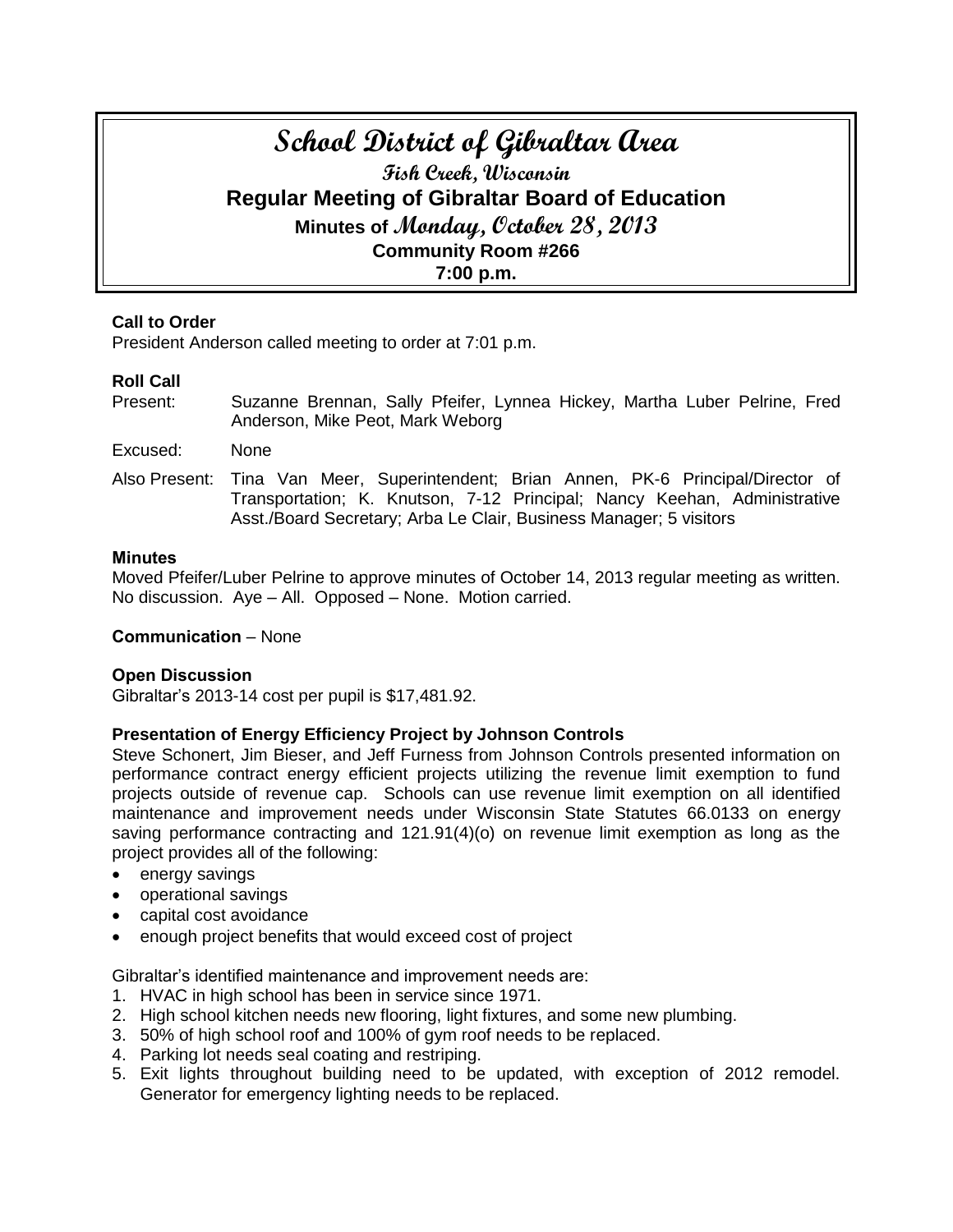# **Regular Meeting of Gibraltar Board of Education Minutes of October 28, 2013 Page 2**

- 6. Portable water storage/pressure tanks need to be replaced.
- 7. Circulating pumps in elementary and DCA need to be replaced.

All of these projects would qualify for funding under revenue limit exemption. Debt service can be up to 20 years. A company like Johnson Controls would assume risk and guarantee savings. Measured savings needs to go back to service the debt. Districts also have option to utilize State Trust Fund for borrowing, avoiding cost of debt issuance.

Proposed Timeline: 10/29/13 Issue RFQ 11/08/13 RFQ response due 11/25/13 Project development approval 11/26/13 Detailed development begins 02/14/14 Project development completed 02/24/14 Present final project to board 02/24/14 Board approval and contract signature

Part of proposed capital improvement project could be done through revenue limit exemption with separate referendum for remainder. There is no cost to issue Request for Qualifications.

## **Request for Qualifications**

Moved Luber Pelrine/Hickey to approve Request for Qualifications (RFQ's) for purpose of securing a performance contract for sustainability and energy efficient improvement projects. Discussion: There are many viable companies that do this work. Johnson Controls is NASCO certified. Aye – All. Opposed – None. Motion carried.

### **Administrative Reports** *were submitted electronically and also available in hard copy*.

*Annen* WKCE testing began today. Educator Effectiveness is wrapping up. 16 of 19 SLO's are completed. Survey will be conducted at fall conferences to determine best way to communicate with parents.

*Knutson* WKCE testing begins next week. Good head way is being made with SLO's. Tomorrow secondary students will receive data report. Two coach buses are scheduled for football Jamboree. Secondary choir concert is October 29.

*Van Meer* thanked board for supporting principals with Educator Effectiveness. Amendment to Assembly Bill 9 would allow anyone with a concealed carry (CCW) license, to carry a weapon in schools; Van Meer sent email to Rep. Garey Bies strongly opposing this. Gibraltar Town Board is discussing a resurfacing project past the school to Sister Bay, sidewalks on both sides in front of school, and an additional crosswalk. Town is asking for school's support.

### **First Reading Policy 9.14(4)**

Board heard first reading of revised board policy 9.14(4) Field Trip/Chaperone Policy-Overnight including consent forms for overnight and out-of-state trips. Sample forms were included. Second reading will be November 11, 2013.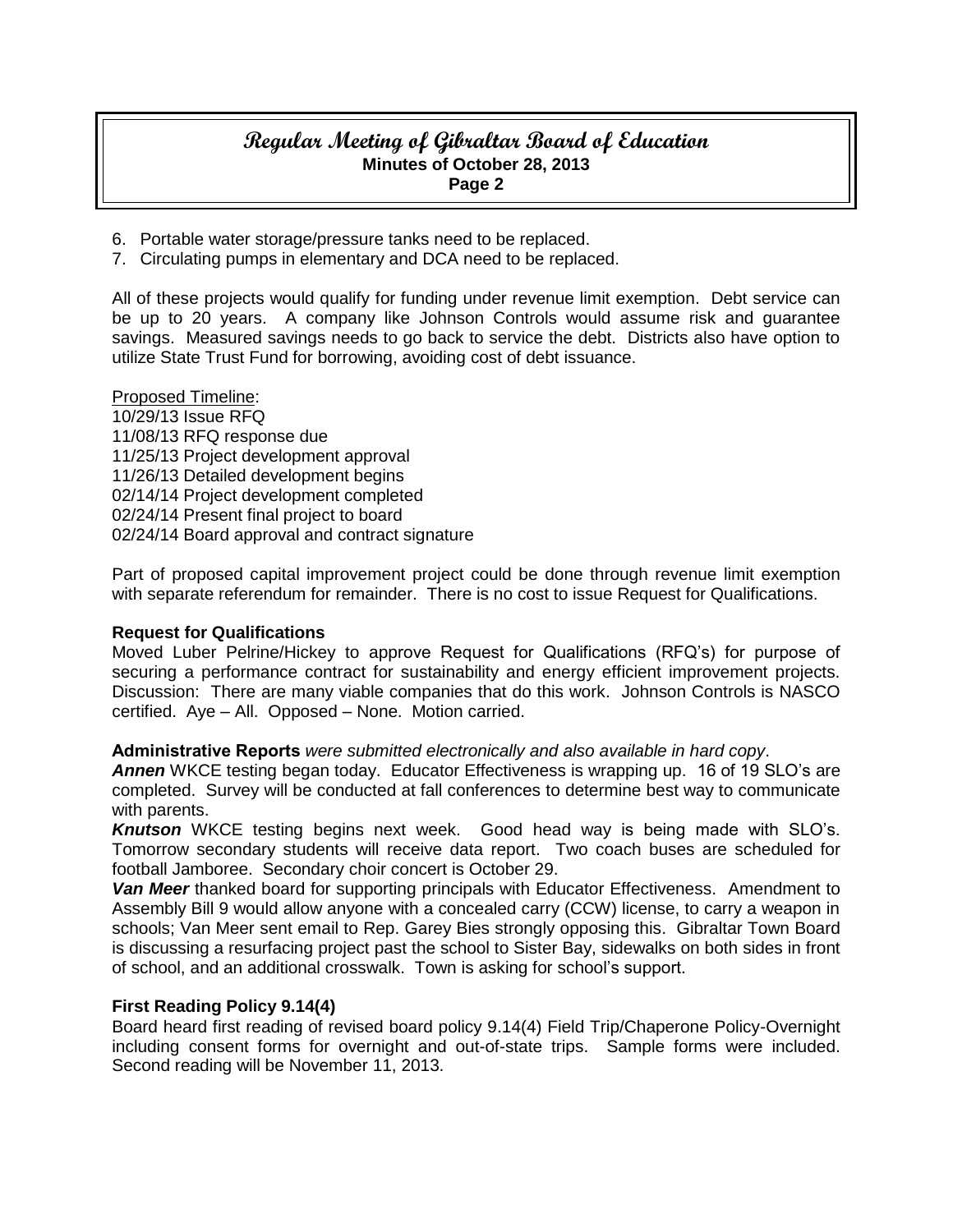# **Regular Meeting of Gibraltar Board of Education Minutes of October 28, 2013 Page 3**

## **First Reading Policy 7.08**

Board heard first reading of amendment to policy 7.08 Substitute Pay. Proposed revision: bus driver substitute rate \$15.64 *\$17.23* per hour.

- *A. After ninety (90) calendar days in the substitute position, the rate will increase to \$17.59 per hour.*
- *B. After six (6) months in the substitute position, the rate will increase to \$19.31 per hour.*

Board concurred that A. and B. should not be added. Board discussed raising substitute bus driver rate to \$19.31/hour at hire. Second reading will be November 11, 2013.

### **Second Reading Policy 5.03(1)**

Moved Hickey/Weborg to approve second reading of amendment to policy 5.03(1) Application and Agreement for Use of School Facilities with addition of performing arts and activities programs. Aye – All. Opposed – None. Motion carried.

### **Approve Employment**

Moved Brennan/Luber Pelrine to approve employment of Angela Hallett as a secondary school teacher-certified instructional aide for 2013-14 school year. Aye – All. Opposed – None. Motion carried.

### **Payment of Bills**

Moved Weborg/Peot to approve payment of bills totaling \$200,109.99 as presented. Discussion: Expansion of schools participating in 8-man football next fall is likely. WADA will discuss 2014-15 scheduling in November. Aye – All. Opposed – None. Motion carried.

### **Adopt 2013-14 Budget**

Le Clair presented 2013-14 proposed budget. Both income and expenses total \$10,104,550.68. This is a zero-based budget; district is trying not to go fund balance. Budget does not include purchase of a school bus. High cost transportation aid will be calculated and distributed in June 2014. Energy costs followed previous year; budget for propane increased.

Moved Brennan/Pfeifer to adopt 2013-14 budget for Gibraltar Schools with revenues equaling expenses of \$10,104,550.68 as presented. Aye – All. Opposed – None. Motion carried.

### **Adopt 2013 Tax Levy**

Moved Weborg/Peot to adopt 2013-14 tax levy of \$9,159,494.00. Discussion: 2013 property values in Gibraltar School District dropped approximately \$100,000,000. Aye – All. Opposed – None. Motion carried.

### **Donations**

Moved Luber Pelrine/Hickey to accept donation of \$500.00 from Stella Maris Parish to teachers' fund for needy students. Aye – All. Opposed – None. Motion carried.

Board thanked Dale Williams of Harbor Construction for donating services to roll competitive field and Village of Sister Bay for loaning tractor and aerator to maintenance department.